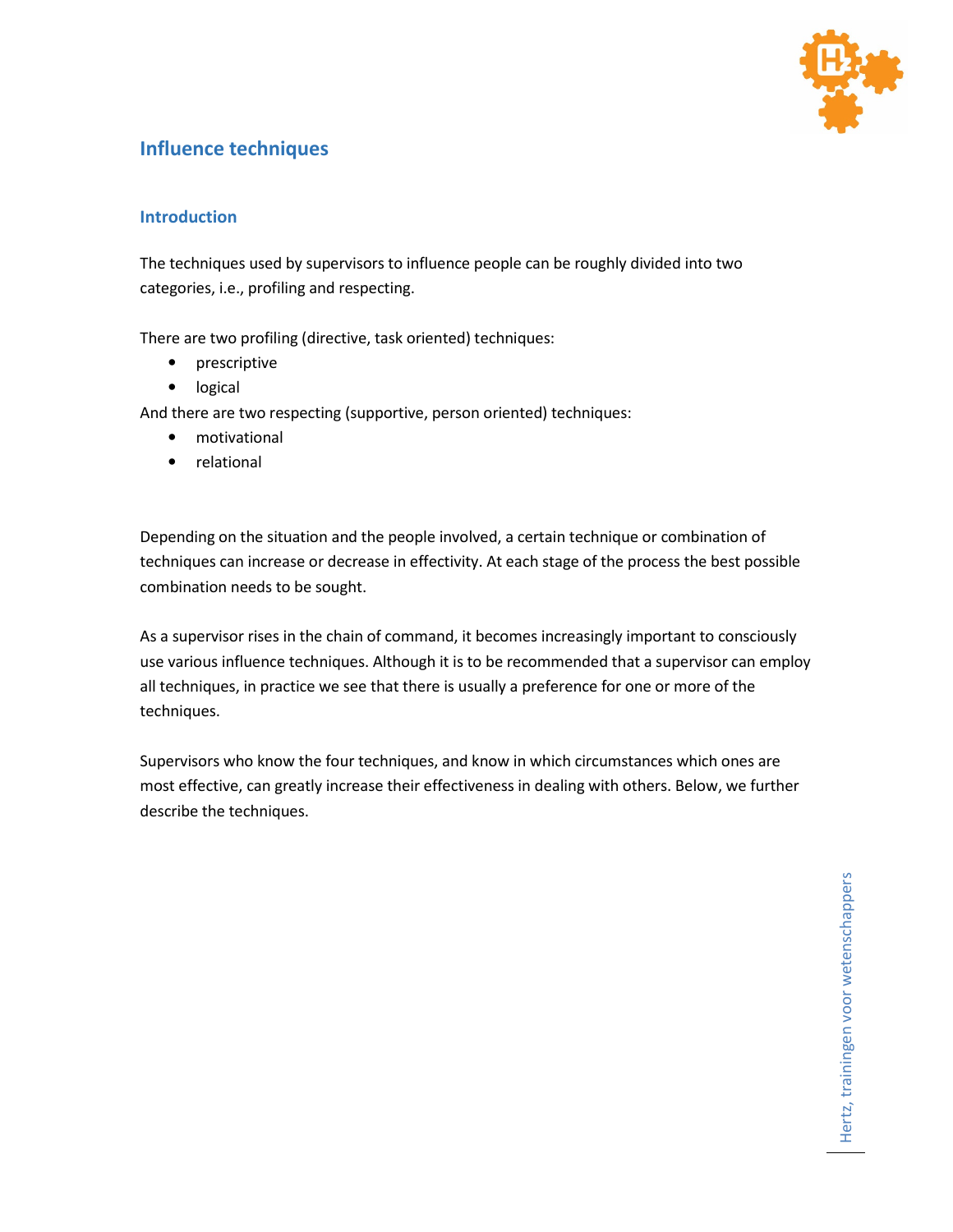

## **The prescriptive technique**

### *Basic premise:*

Your personal standards, values, expectations, wishes and demands.

### *Attitude and behavior:*

Your personal opinions are presented as the standard, and clearly indicate what is expected from the other. You often use the pronoun 'I'. You clearly indicate what is viewed as positive or negative, and clearly show what the consequence is of the other's behavior. These consequences can be physical or financial but chiefly will be psychological. This can include: criticism, approval, rejection, acceptation, support or obstruction. The prescriptive technique is usually short and sweet, either in short conversations or in a few moments of clarity inserted into another discussion (beginning and end).

### *Precondition:*

You know what you want and have something to offer or withhold from the other.

### *Risks:*

Issuing too many negative assessments and applying sanctions can damage a relationship. This technique is often confused with authoritarian actions. The association is a logical one (who holds the power can impose his or her values and standards on others), however, a subordinate can also apply this technique very effectively.

### *Effectiveness:*

This technique is effective in situations where you have a personal interest or where it is important to set clear conditions. The technique is not effective when the other holds a shared interest in your proposals or ideas.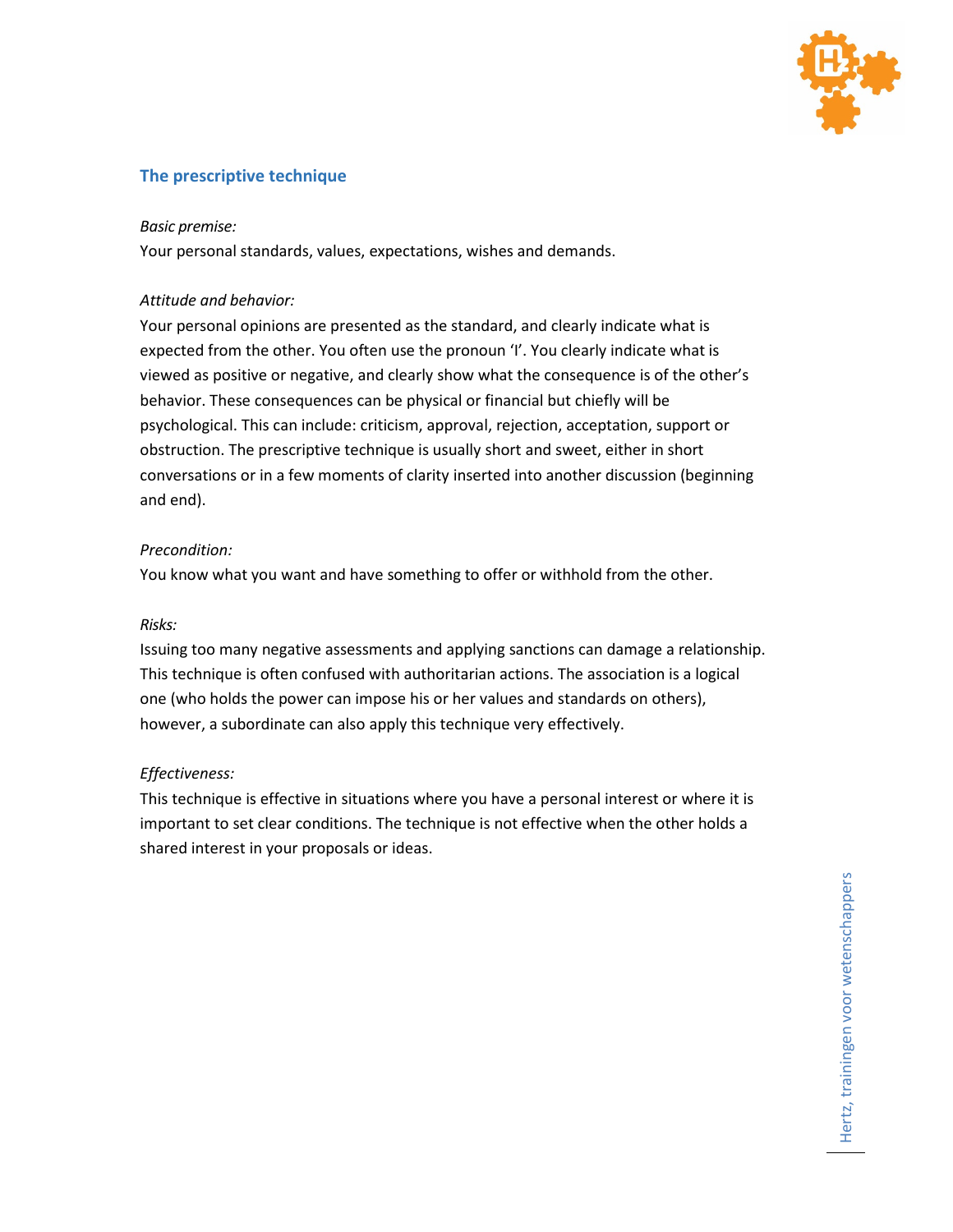

## **The logical technique**

### *Basic premise:*

Logic, reason, facts and the demonstrable.

### *Attitude and behavior:*

Making well-founded proposals. Arguments based on facts, numbers and so forth. Counter arguments are expertly parried. Impersonal terms are used. The 'best' solution is the goal. A conversation held according to the logical technique takes time. When the parties begin to repeat themselves, it is a sign this technique is not being used well. It usually means the prescriptive style would be more effective.

### *Precondition:*

Know what you are talking about.

## *Risk:*

Obfuscating personal interests that are in play, as they will generally be revealed in the end.

### *Effectiveness:*

This technique is effective when the other respects you as an expert in your field or if you have important information on the subject. This technique will have practically no effect if the other is angry or emotional or if your personal interests are in play.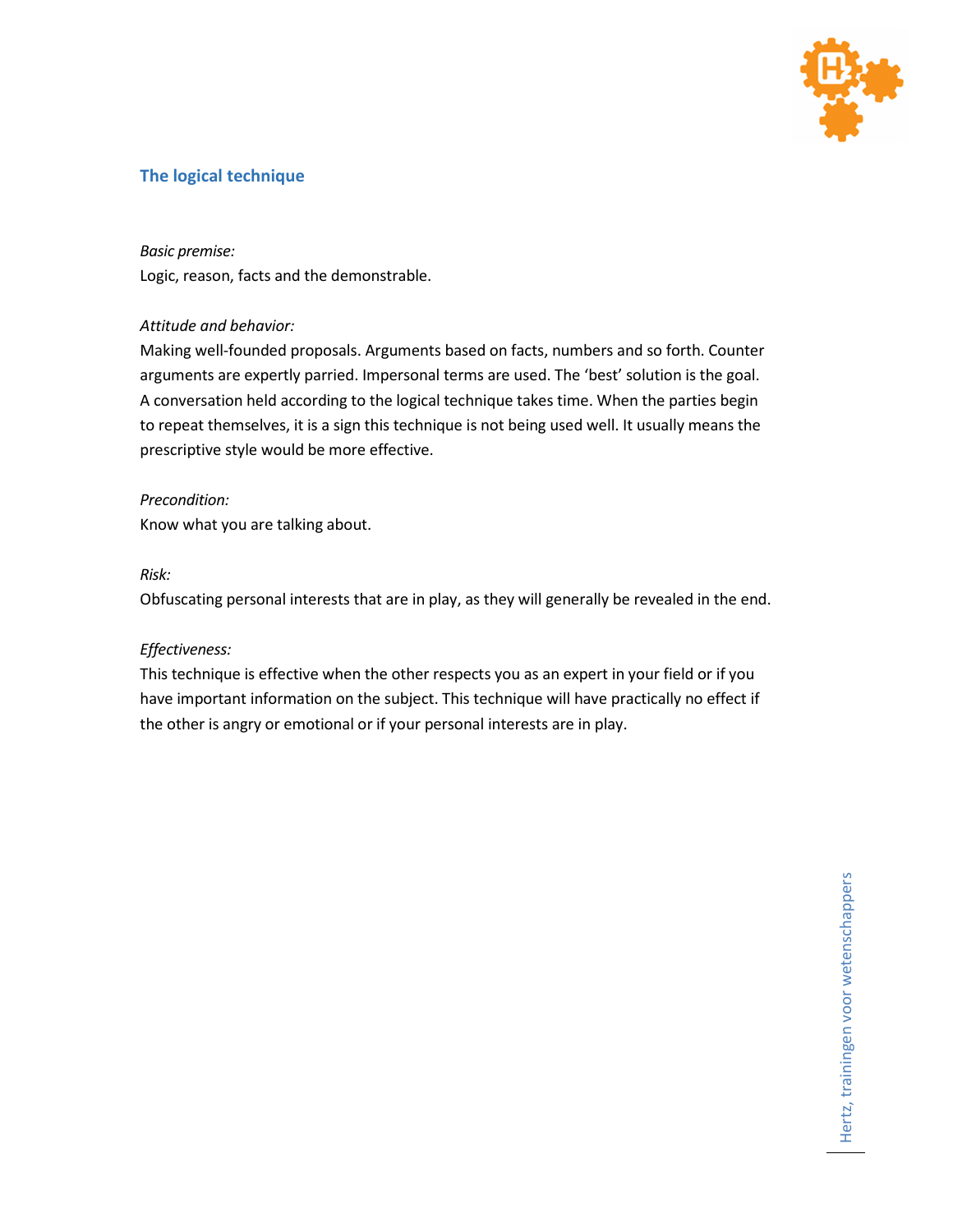

## **The motivational technique**

## *Basic premise:*

A vision of the desired situation or goal in the future, that can be achieved by collaboration.

### *Attitude and behavior:*

Drawing a picture of the future in colorful seductive words. Emphasizing the importance of a communal effort to reach this goal, speaking in terms of 'we' a lot. Spreading enthusiasm, inspiration and faith. Being inspirational to your listeners, mobilizing involvement and energy.

This technique takes relatively little time. Long-lasting motivational stories lose their effect rather quickly.

### *Precondition:*

Having a vision, believing in it and really being passionate about it.

### *Risk:*

Building castles in the sky or releasing hot air balloons again and again, causing your credibility to crumble.

## *Effectiveness:*

This technique can be very effective when others need to be motivated and you command the trust and respect needed to make it work. This style is not effective if the others have negative feelings which they cannot express or if the situation requires concrete decision making.